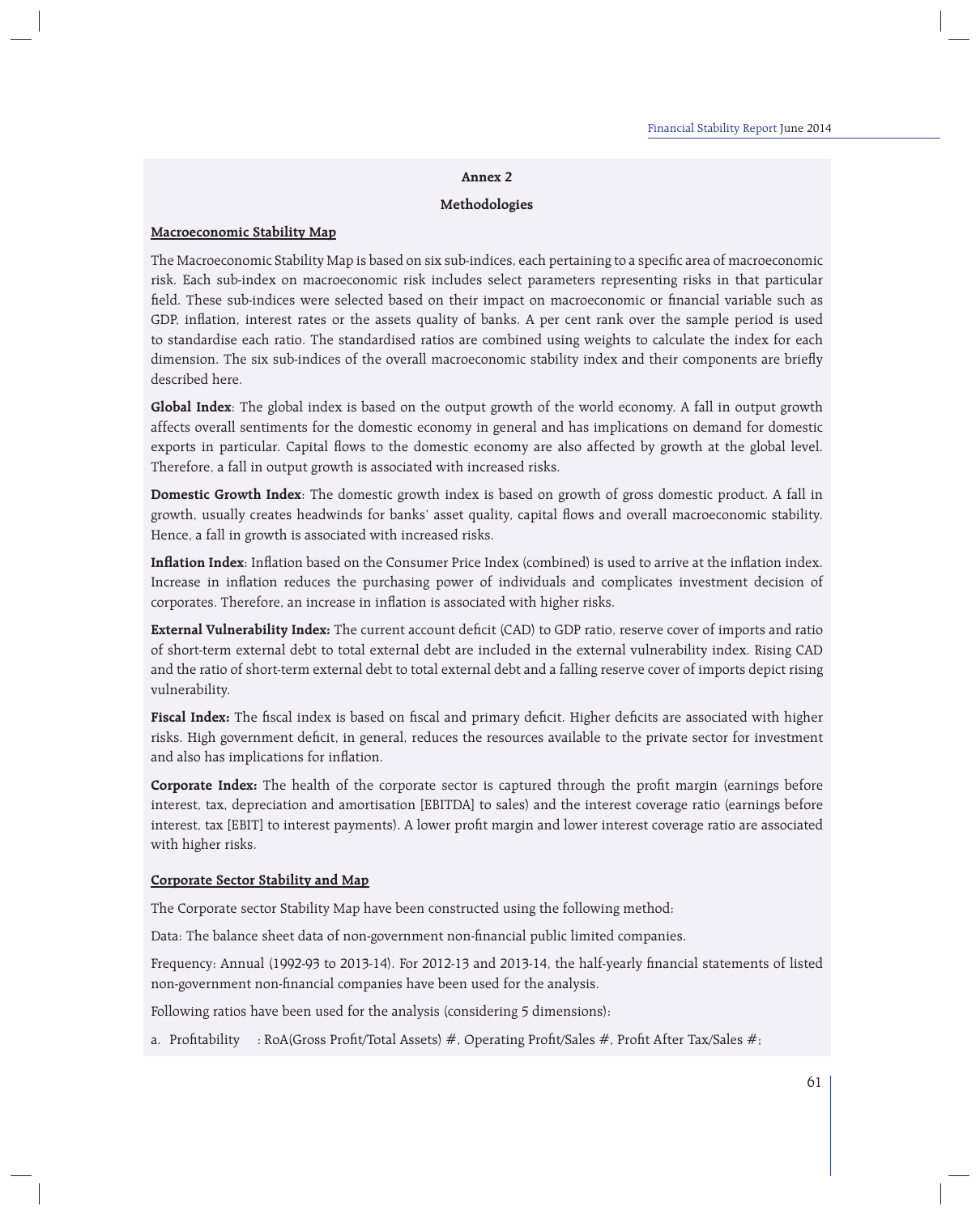- b. Leverage : Debt/ Assets, Debt/ Equity; (Debt is taken as Total Borrowings)
- c. Sustainability : Interest Coverage Ratio (EBIT to interest expenses) #, interest expenses/total expenditure;
- d. Liquidity : Quick Assets/ Current Liabilities (quick ratio)  $\#$ ;
- e. Turn-Over : Total Sales / Total Assets #.

Note: # Negatively related to risk.

Initially, the ratios were converted into standard normal variate  $[z = \frac{1}{\sigma}]$ . Then, z's were bounded between 0 and 1 using relative distance transformation  $[d = \frac{E_{\text{max}(r)} - E_{\text{min}}(r)}{E_{\text{max}(r)} - E_{\text{min}}(r)}]$ . For  $(\#)$  negatively related ratios (to risk), one's complement was used. For each dimension a composite index was derived as a simple average of relevant d's (principal component analysis also gives equal weights). The map is constructed using composite index for each dimension.

### **Banking Stability Map and Indicator**

The Banking Stability Map and Indicator (BSI) presents an overall assessment of changes in underlying conditions and risk factors that have a bearing on the stability of the banking sector during a period. The following ratios are used for constructing each composite index:

| Table 1: Ratios used for constructing the Banking Stability Map and Banking Stability Indicator |                                    |                                                    |                                                        |                                                        |
|-------------------------------------------------------------------------------------------------|------------------------------------|----------------------------------------------------|--------------------------------------------------------|--------------------------------------------------------|
| Dimension                                                                                       | Ratios                             |                                                    |                                                        |                                                        |
| Soundness                                                                                       | $CRAR \#$                          | Tier-I Capital to Tier-II Capital<br>#             | Leverage ratio as Total-Assets to Capital and Reserves |                                                        |
| Asset-Quality                                                                                   | Net NPAs to Total-Advances         | Gross NPAs to Total-Advances                       | Sub-Standard-advances to<br>gross NPAs $#$             | Restructured-Standard-Advances<br>to Standard-Advances |
| Profitability                                                                                   | Return on Assets $#$               | Net Interest Margin $#$                            | Growth in Profit #                                     |                                                        |
| Liquidity                                                                                       | Liquid-Assets to Total-Assets<br># | Customer-Deposits to Total-<br>Assets $#$          | Non-Bank-Advances to<br>Customer-Deposits              | Deposits maturing within-1-year<br>to Total Deposits   |
| Efficiency                                                                                      | Cost to Income                     | Business (Credit + Deposits) to staff expenses $#$ |                                                        | Staff Expenses to Total Expenses                       |

Note: # Negatively related to risk.

The five composite indices represent the five dimensions of soundness, asset-quality, profitability, liquidity and efficiency. Each composite index, representing a dimension of bank functioning, takes values between zero (minimum) and 1 (maximum). Each index is a relative measure during the sample period used for its construction, where a high value means the risk in that dimension is high. Therefore, an increase in the value of the index in any particular dimension indicates an increase in risk in that dimension for that period as compared to other periods. For each ratio used for a dimension, a weighted average for the banking sector is derived, where the weights are the ratio of individual bank assets to total banking system assets. Each index is normalised for the sample period as 'ratio-on-a-given-date minus minimum-value-in-sample-period divided by maximum-valuein-sample-period minus minimum-value-in-sample-period'. A composite index of each dimension is calculated as a weighted average of normalised ratios used for that dimension, where the weights are based on the marks assigned for assessment for the CAMELS rating. Based on the individual composite index for each dimension, the Banking Stability Indicator is constructed as a simple average of these five composite sub-indices.

#### **Banking Stability Measures (BSMs) – Distress Dependency Analysis**

In order to model distress dependency, the methodology described by Goodhart and Segoviano (2009) was followed. First, the banking system has been conceptualised as a portfolio of banks (BIs). Then, the PoD of individual banks, comprising the portfolio, has been inferred from equity prices. Subsequently, using such PoDs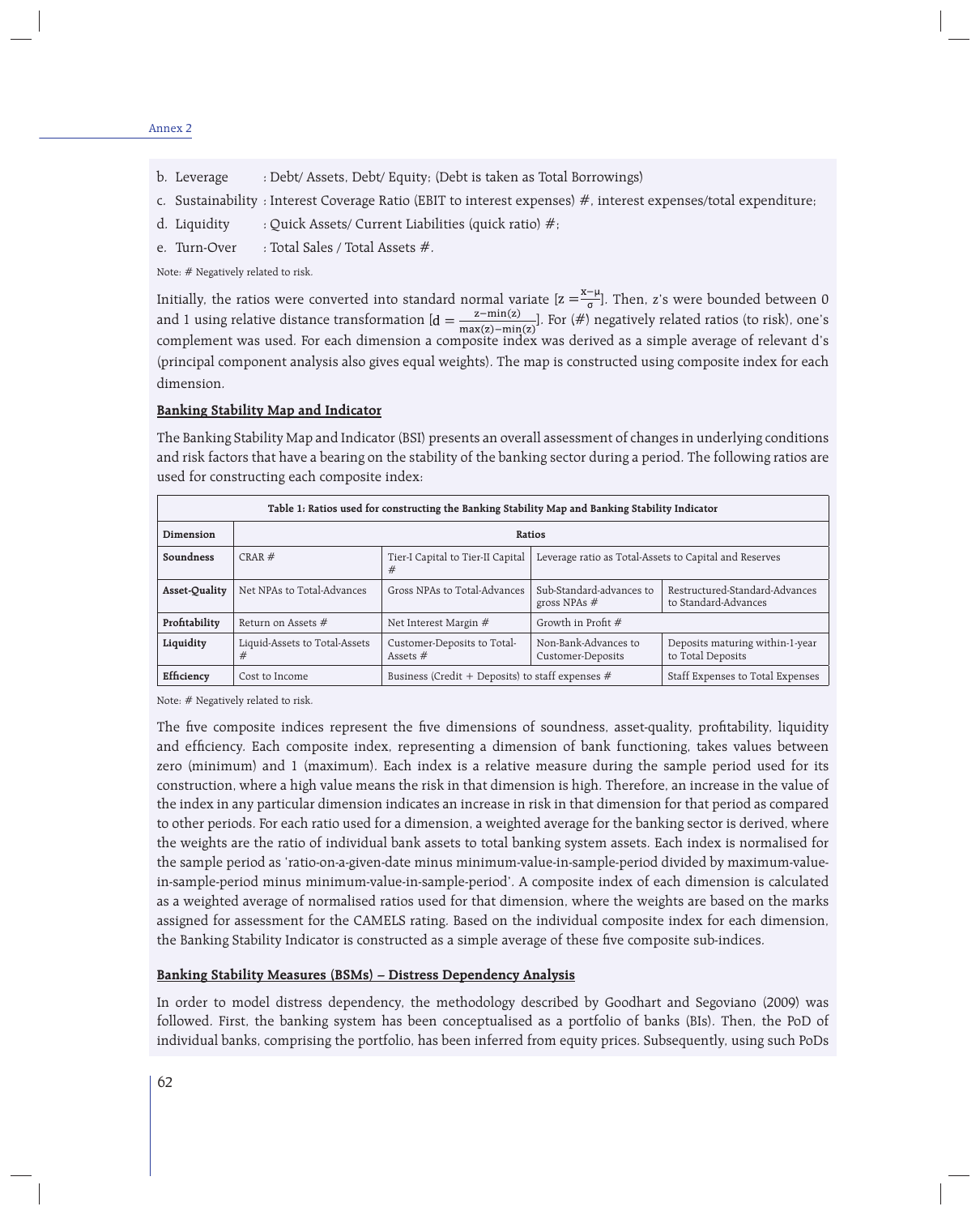as inputs (exogenous variables) and employing the Consistent Information Multivariate Density Optimizing (CIMDO) methodology (Segoviano 2006), which is a non-parametric approach based on cross-entropy, the banking system's portfolio multivariate density (BSMD) was derived. Lastly, from BSMD a set of conditional PoDs of specific pairs of BIs, and the banking system's joint PoD (JPoD) are estimated.

BSMD and thus the estimated conditional probabilities and JPoD, embed the banks' distress dependency. This captures the linear (correlation) and non-linear dependencies among the BIs in the portfolio, and allow for these to change throughout the economic cycle. These are key advantages over traditional risk models that most of the time incorporate only correlations, and assume that they are constant throughout the economic cycle.

# **Estimation of Losses: Expected Loss, Unexpected Loss and Expected Shortfall of SCBs**

The following standard definitions were used for estimating these losses:

| Expected Loss (EL) | : EL is the average credit loss that the banking system expects from its credit exposure.                                                                                                                                                                                                                                                                                                              |
|--------------------|--------------------------------------------------------------------------------------------------------------------------------------------------------------------------------------------------------------------------------------------------------------------------------------------------------------------------------------------------------------------------------------------------------|
|                    | Unexpected Loss (UL) : Unexpected Loss (UL): UL at $100(1-\alpha)$ per cent level of significance is the loss that may<br>occur at the $\alpha$ -quantile of the loss distribution.                                                                                                                                                                                                                    |
|                    | Expected Shortfall (ES) : Expected Shortfall (ES): When the distributions of loss (Z) are continuous, expected<br>shortfall at the 100(1- $\alpha$ ) per cent confidence level (ES $\alpha$ (Z)) is defined as, ES <sub>.</sub> (Z) = E[Z $\alpha$<br>$Z \geq VaR$ <sub>2</sub> (Z)]. Hence, Expected Shortfall is the conditional expectation of loss given that<br>the loss is beyond the VaR level. |

These losses were estimated as:  $Loss = PD X LGD X EAD$ 

- Where, EAD = Exposure at Default, is the total advances of the banking system. EAD includes only on-balance sheet items as PD was derived only for on-balance sheet exposures.
	- LGD = Loss Given Default. Under the baseline scenario, the average LGD was taken as 60 per cent as per the RBI guidelines on 'Capital Adequacy - The IRB Approach to Calculate Capital Requirement for Credit Risk'. LGD was taken at 65 per cent and 70 per cent under medium and severe macroeconomic conditions respectively.
	- PD = Probability of Default. PD was defined as gross non-performing advances to total advances ratio. Because of unavailability of data on a number of default accounts, the size of default accounts (that is, the NPA amount) was used for derivation of PDs.

The above losses, EL, UL and ES, were estimated by using a simulated PD distribution. As a first step an empirical distribution of the PD was estimated using the Kernel Density Estimate; second using the empirically estimated probability density function, 20,000 random numbers were drawn based on the Monte Carlo simulation and finally, EL, UL and ES were calculated, by taking PDs as average PD, 99.9 per cent VaR of PD and average PD beyond 99.9 per cent loss region respectively.

# **Macro Stress Testing**

To ascertain the resilience of banks against macroeconomic shocks, a macro stress test for credit risk was conducted. Here, the credit risk indicator was modelled as a function of macroeconomic variables, using various econometric models that relate the banking system aggregate to macroeconomic variables. The time series econometric models used are: (i) multivariate regression in terms of the slippage ratio; (ii) aggregate VAR using slippage ratio; (iii) quantile regression of slippage ratio; (iv) multivariate panel regression on bank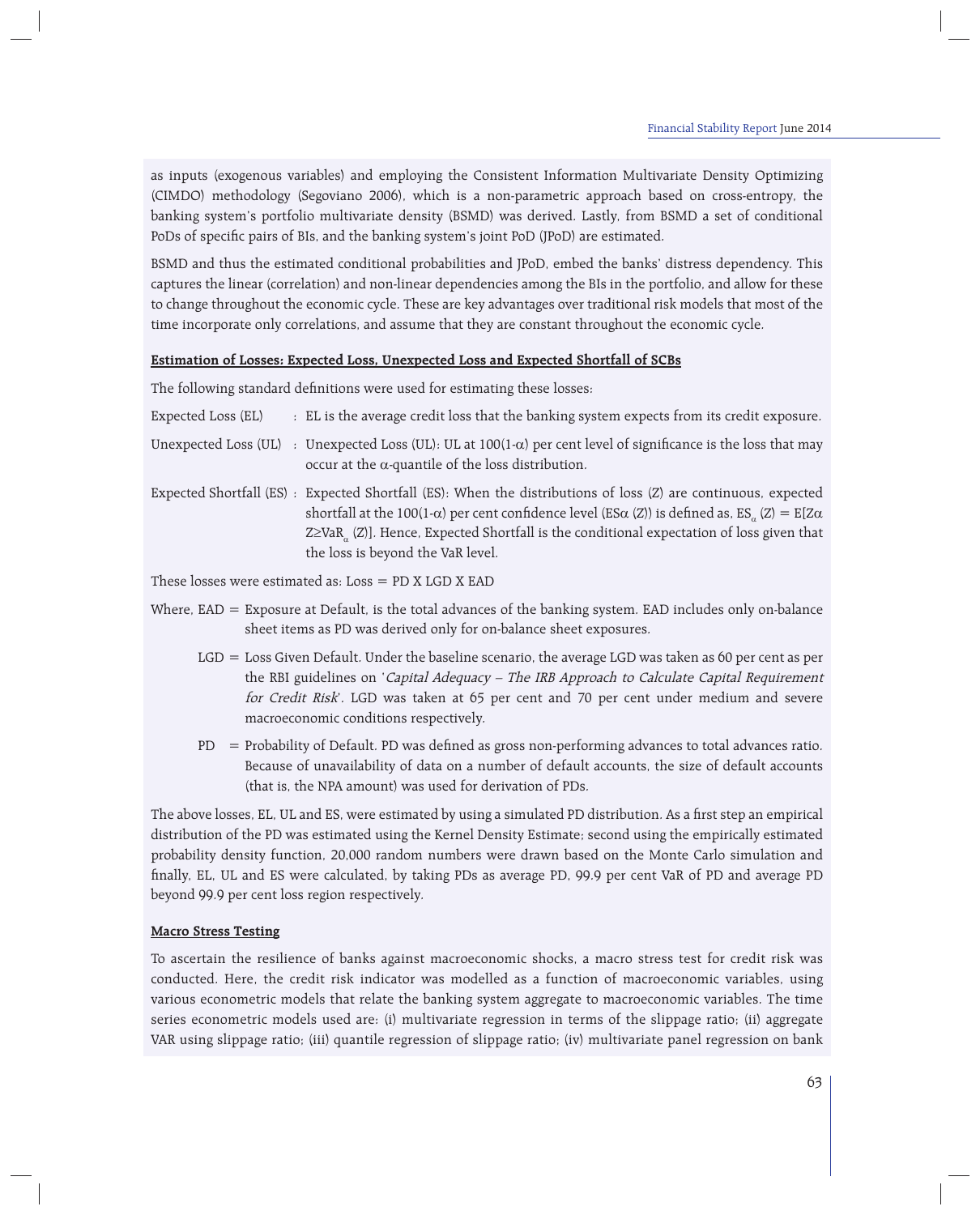group-wise slippage ratio data; and (v) multivariate regressions for sectoral NPAs. The banking system aggregates include current and lagged values of slippage ratio, while macroeconomic variables include GDP growth, short-term interest rate (call rate), WPI inflation, exports-to-GDP ratio  $\frac{Ex}{GDP}$ ), gross fiscal deficit-to-GDP ratio  $\left(\frac{GFD}{GDP}\right)$  and REER.

While multivariate regression allows evaluating the impact of selected macroeconomic variables on the banking system's NPA and capital, the VAR model reflects the impact of the overall economic stress situation on the banks' capital and NPA ratio, which also take into account the feedback effect. In these methods, conditional mean of slippage<sup>1</sup> ratio is estimated and it is assumed that the impact of macro-variables on credit quality will remain the same irrespective of the level of the credit quality, which may not always be true. In order to relax this assumption, quantile regression was adapted to project credit quality, in which in place of conditional mean the conditional quantile was estimated.

### **The Modelling Framework**

The following multivariate models were run to estimate the impact of macroeconomic shocks on the GNPA ratio/ slippage ratio (SR):2

### **System Level Models**

The projection of system level GNPAs are done using three different but complementary econometric models: multivariate regression, vector autoregressive (which takes into account the feedback impact of credit quality to macro variables and interaction effects) and quantile regression (which can deal with tail risks and takes into account the non-linear impact of macroeconomic shocks). The average of projections derived from these models is used for calculation of impact on CRAR.

Multivariate Regression

The analysis was carried out on the slippage ratio at the aggregate level for the commercial banking system as a whole.

$$
SR_t = \alpha_1 + \beta_1 SR_{t-1} - \beta_2 \Delta GDP_{t-2} + \beta_3 Call_{t-1} - \beta_4 \left(\frac{EX}{GDP}\right)_{t-2} + \beta_5 \Delta WPI_t
$$
  
+  $\beta_6 \left(\frac{GFD}{GDP}\right)_{t-1}$ 

Where,  $\alpha_1$ ,  $\beta_1$ ,  $\beta_2$ ,  $\beta_3$ ,  $\beta_4$ ,  $\beta_5$  and  $\beta_6 > 0$ .

Vector Autoregression (VAR)

In notational form, mean-adjusted VAR of order p (VAR(p)) can be written as:

$$
y_t = A_1 y_{t-1} + \dots + A_p y_{t-p} + u_t
$$

Where,  $y_t = (y_{1t}, \ldots, y_{Kt})$  is a (K×1) vector of variables at time t, the  $A_i$  (i=1,2,...p) are fixed (K×K) coefficient matrices and  $u_t = (u_{1t}, \ldots, u_{kt})$  is a K-dimensional white noise or innovation process.

 $^1$  Slippages are fresh accretion to NPAs during a period. Slippage Ratio = Fresh NPAs / Standard Advances at the beginning of the period. 2 Slippage ratio, exports/GDP, and the call rate are seasonally adjusted.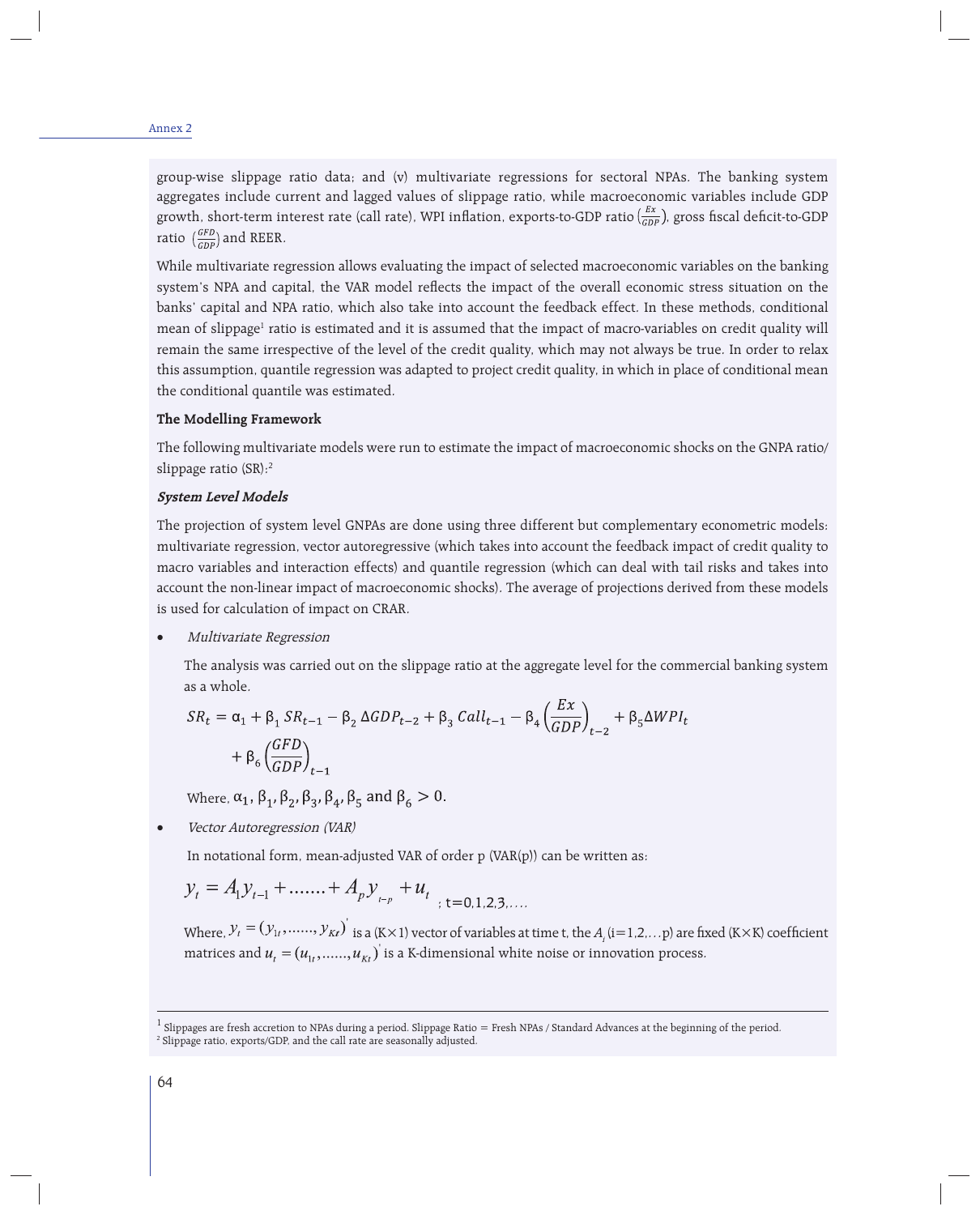In order to estimate, the VAR system, slippage ratio, call rate, inflation, growth and REER were selected. The appropriate order of VAR was selected based on minimum information criteria as well as other diagnostics and suitable order was found to be 2. Accordingly, VAR of order 2 (VAR(2)) was estimated and the stability of the model was checked based on roots of AR characteristic polynomial. Since all roots are found to be inside the unit circle, this selected model was found fulfi l the stability condition. The impact of various macroeconomic shocks was determined using the impulse response function of the selected VAR.

Quantile Regression

In order to estimate the slippage ratio at the desired level of the conditional quantile, the following quantile regression at median (which is the present quantile of the slippage ratio) was used:

$$
SR_t = \alpha_1 - \beta_1 SR_{t-1} - \beta_2 \Delta GDP_{t-1} + \beta_3 Call_{t-1} - \beta_4 \left(\frac{Ex}{GDP}\right)_{t-1} + \beta_5 \Delta WPI_t
$$

$$
+ \beta_6 \left(\frac{GFD}{GDP}\right)_{t-1}
$$

Where,  $\alpha_1$ ,  $\beta_1$ ,  $\beta_2$ ,  $\beta_3$ ,  $\beta_4$ ,  $\beta_5$  and  $\beta_6 > 0$ .

### **Bank Group Level Models**

The projection of bank groups-wise GNPA are done using three different but complementary econometric models: panel regression, vector autoregressive (which takes into account the feedback impact of credit quality to macro-variables and interaction effects) and quantile regression (which can deal with tail risks and takes into account the non-linear impact of macroeconomic shocks). The average of projections derived from these models is used for calculation of impact on CRAR.

Fixed-effect Panel Regression

Bank group-wise slippage ratios were estimated using the following fix effect panel regression:

$$
SR_{it} = \alpha_i + \beta_1 SR_{i(t-1)} - \beta_2 \Delta GDP_{t-1} + \beta_3 Call_{t-2} - \beta_4 \left(\frac{Ex}{GDP}\right)_{t-1}
$$

where,  $\alpha_i$  is the bank-group specific parameter and  $\beta_1$ ,  $\beta_2$ ,  $\beta_3$ , and  $\beta_4 > 0$ .

Vector Autoregression

 In order to model the slippage ratio of various bank groups, different VAR models of order 2 were estimated based on the following macro variables:

PSBs: Real GDP growth, WPI-inflation, call money rate and REER.

OPBs: Real GDP growth, call money rate and exports to GDP ratio.

NPBs: Real GDP growth, WPI-inflation, call money rate and exports to GDP ratio.

FBs: Real GDP growth, WPI-inflation, call money rate and exports to GDP ratio.

Quantile Regression

In order to model the slippage ratio of various bank groups, the following quantile regressions for different bank groups were used: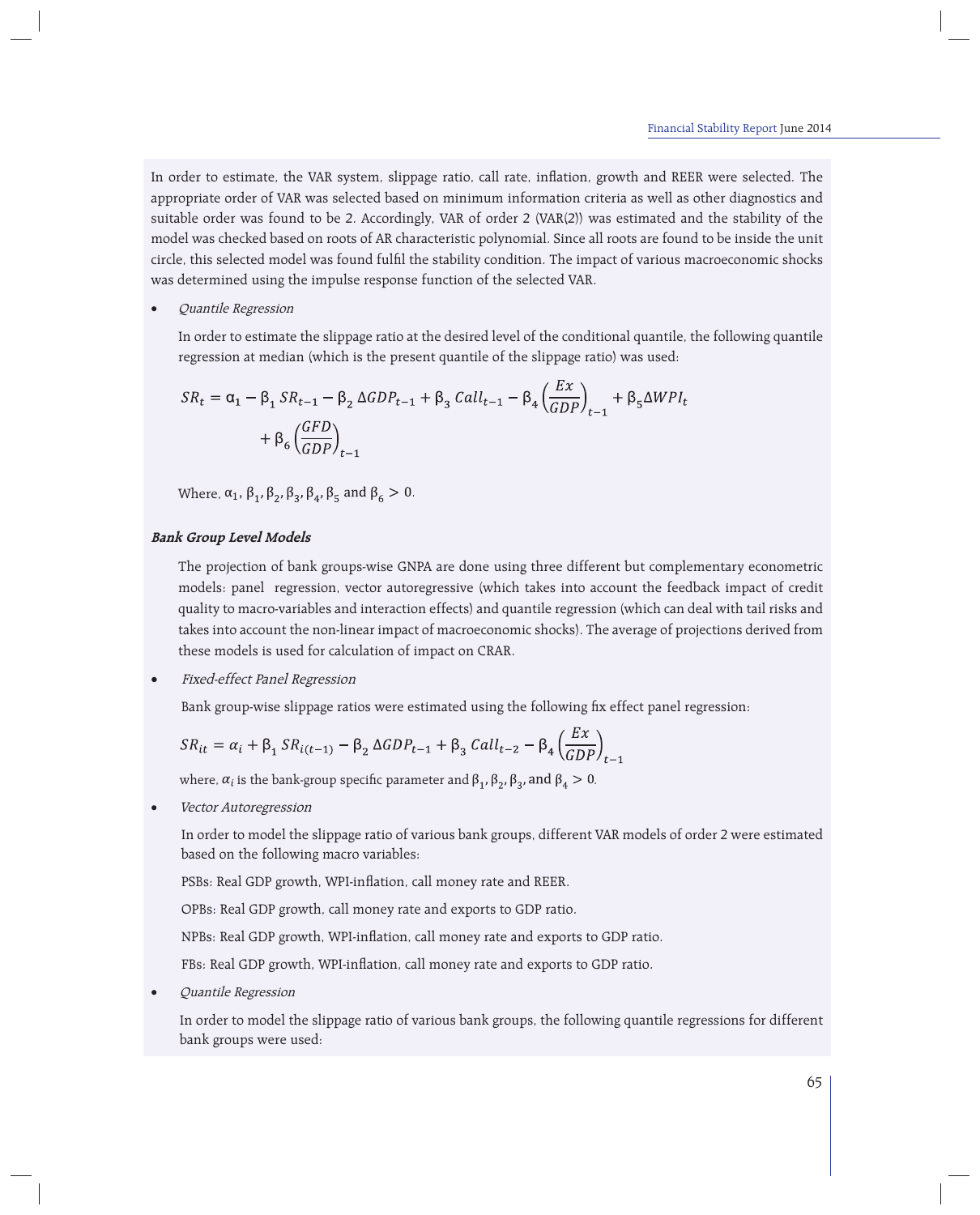$$
\text{PSBs: } SR_t = \alpha_1 - \beta_1 SR_{t-1} - \beta_2 \Delta GDP_{t-3} + \beta_3 \text{ Call}_t - \beta_4 \left(\frac{Ex}{GDP}\right)_{t-1} + \beta_5 \left(\frac{GFD}{GDP}\right)_{t-1}
$$
\n
$$
\text{OPBs: } SR_t = \alpha_1 - \beta_1 SR_{t-1} - \beta_2 \Delta GDP_{t-1} + \beta_3 \text{ Call}_{t-4} - \beta_4 \left(\frac{Ex}{GDP}\right)_{t-2}
$$
\n
$$
\text{NPBs: } SR_t = \alpha_1 + \beta_1 SR_{t-1} - \beta_2 \Delta GDP_{t-1} + \beta_3 \text{ Call}_{t-3} - \beta_4 \left(\frac{Ex}{GDP}\right)_{t-2}
$$
\n
$$
\text{FBs: } SR_t = \alpha_1 + \beta_1 SR_{t-1} - \beta_2 \Delta GDP_t + \beta_3 \text{ Call}_{t-3} - \beta_4 \left(\frac{Ex}{GDP}\right)_{t-2}
$$

#### **Sector Level Models**

Sectoral multivariate regression

The impact of macroeconomic shocks on various sectors was assessed by employing multivariate regression models using aggregate NPA ratio for each sector separately. The dependent variables consisted of lagged NPAs, sectoral GDP growth, inflation and short-term interest rates.

Derivation of the NPAs from the slippage ratios, which were projected from the earlier mentioned credit risk econometric models, were based on the following assumptions: credit growth of 15 per cent; recovery rate of 6.8 per cent, 5.7 per cent, 5.7 per cent and 5.4 per cent during March, June, September and December quarters respectively; write-offs rate of 5.8 per cent, 3 per cent, 2.3 per cent and 4 per cent during March, June, September and December respectively.

There are various components of profit after tax (PAT) of banks, like interest income, other income, operating expenses and provisions. Hence, these components are projected using different time series econometric models (as given below) and finally PAT was estimated using the following identity:

$$
PAT = NII + OOI - OE - Provisions - Income Tax
$$

where, NII is Net Interest Income, OOI is Other Operating Income and OE is Operating Expenses.

**Net Interest Income (NII):** NII which is the difference between interest income and interest expenses is projected using the following regression equation:

$$
LNII_t = -\alpha_1 + \beta_1 \times LNI_{t-1} + \beta_2 \times LNGDP\_SA_{t-1} + \beta_2 \times Adv\_Gr_{t-1} + \beta_4 \times Spread_t
$$

where,  $\alpha_1$ ,  $\beta_1$ ,  $\beta_2$ ,  $\beta_3$ , and  $\beta_4 > 0$ . LNII is log of NII. LNGDP SA is seasonally adjusted log of nominal GDP at factor cost. Adv\_Gr is y-o-y growth rate of advances. Spread is the difference between average interest rate earned by the interest earning assets and average interest paid on the interest bearing liabilities.

**Other Operating Income (OOI):** The OOI of SCBs was projected using the following regression:

$$
LOOI_t = -\alpha_1 + \beta_1 \times LOOI_{t-1} + \beta_2 \times LNGDP\_SA_t
$$

where,  $\alpha_1$ ,  $\beta_1$  and  $\beta_2 > 0$ .

**Operating Expenses (OE):** The OE of SCBs was projected using the Autoregressive Moving Average (ARMA) model.

**Provision:** The required provisioning was projected using the following regression:

$$
P\_Adv_t = \alpha_1 + \beta_1 \times P\_Adv_{t-1} - \beta_2 \times RGBP\_Gr_{t-2} + \beta_3 \times GNPA_{t-1} - \beta_4 \times Dummy
$$

where,  $\alpha_1$ ,  $\beta_1$ ,  $\beta_2$ ,  $\beta_3$ , and  $\beta_4 > 0$ . P\_Adv is provisions to total advances ratio. RGDP\_Gr is y-o-y growth rate of real GDP. GNPA is gross non performing advances to total advances ratio. Dummy is a time dummy.

**Income Tax:** The required income tax was taken as 32 per cent of the profit before tax, which is based on the past trend of ratio of income tax to profit before tax.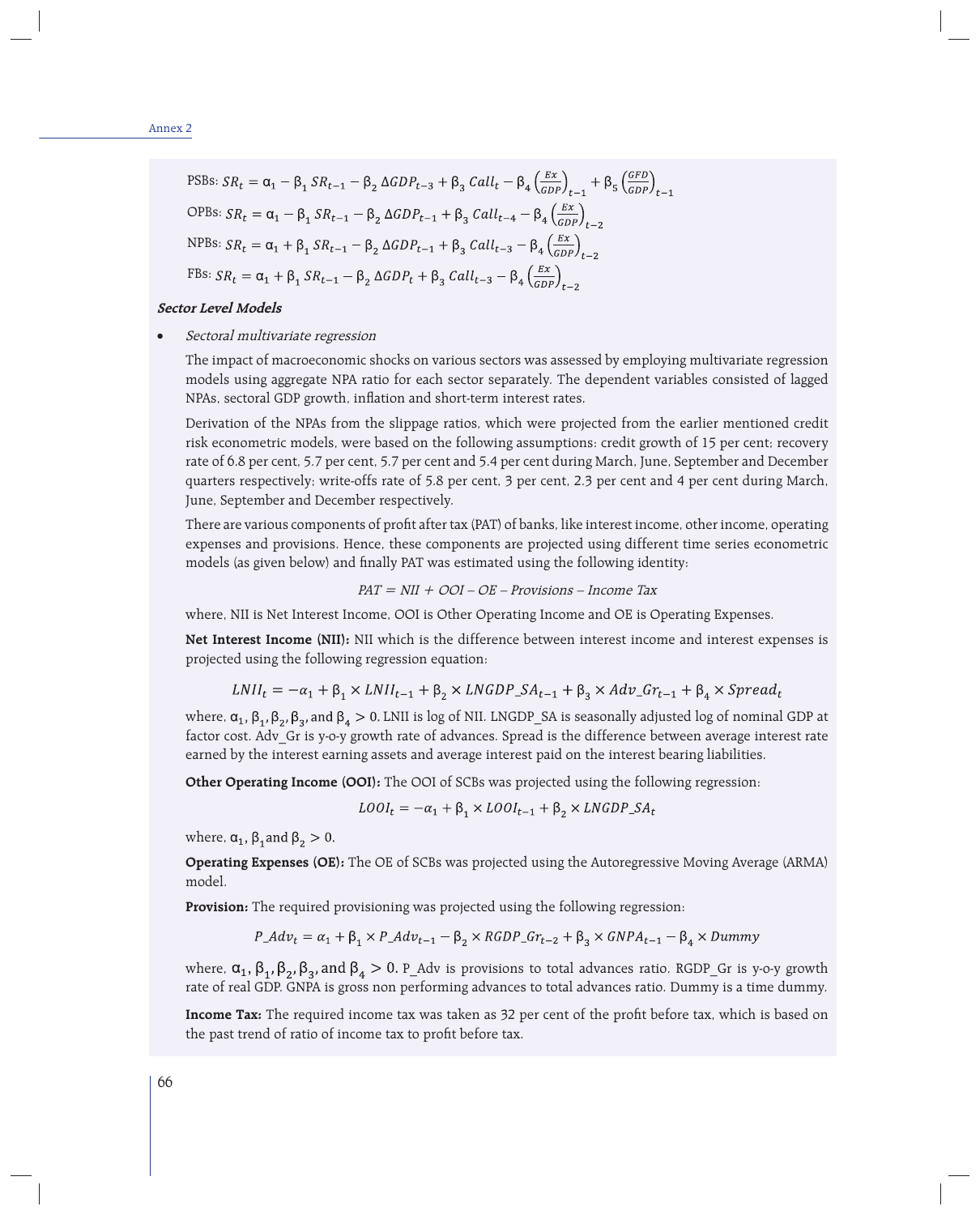Finally, impact on CRAR was estimated based on the PAT estimated as mentioned earlier. RWA growth was assumed at 17.7 per cent under the baseline, 20.6 per cent under medium risk and 23.5 per cent under severe risk scenarios. The regulatory capital growth is assumed to remain at the minimum by assuming minimum mandated transfer of 25 per cent of the profit to the reserves account. The projected values of the ratio of the non-performing advances were translated into capital ratios using the 'balance sheet approach', by which capital in the balance sheet is affected via provisions and net profits.

### **Single Factor Sensitivity Analysis – Stress Testing**

As a part of quarterly surveillance, stress tests are conducted covering credit risk, interest rate risk, liquidity risk etc. Resilience of commercial banks in response to these shocks is studied. The analysis is done on individual scheduled commercial banks as well as on the aggregated-system.

### **Credit Risk**

To ascertain the resilience of banks, the credit portfolio was given a shock by increasing NPA levels for the entire portfolio. For testing the credit concentration risk, default of the top individual borrower(s) and the largest group borrower was assumed. The analysis was carried out both at the aggregate level as well as at the individual bank level, based on supervisory data as on 31 March 2014. The assumed increase in NPAs was distributed across sub-standard, doubtful and loss categories in the same proportion as prevailing in the existing stock of NPAs. The provisioning norms used for these stress tests were based on existing average prescribed provisioning for different asset categories. The provisioning requirements were taken as 25, 75 and 100 per cent for sub-standard, doubtful and loss advances respectively. These norms were applied on the additional NPAs, calculated under a stress scenario. As a result of assumed increase in NPAs, loss of income on the additional NPAs for one quarter was also included in total losses in addition to additional provisioning requirements. The estimated provisioning requirements so derived were deduced from banks' capital and stressed capital adequacy ratios were derived.

#### **Interest Rate Risk**

Under assumed shocks of the shifting of the INR yield curve, there could be losses on account of the fall in value of the portfolio or decline in income These estimated losses were reduced from the banks' capital to arrive at stressed CRAR.

For interest rate risk in the trading portfolio (HFT  $+$  AFS), a duration analysis approach was considered for computing the valuation impact (portfolio losses). The portfolio losses on these investments were calculated for each time bucket based on the applied shocks. The resultant losses/gains were used to derive the impacted CRAR. In a separate exercise for interest rate shocks in the HTM portfolio, valuation losses were calculated for each time bucket on interest bearing assets using the duration approach. The valuation impact for the tests on the HTM portfolio was calculated under the assumption that the HTM portfolio would be marked to market.

For the interest rate risk impact from the earning perspective on the banking book, the income approach was considered (income losses). Income losses on interest bearing exposure gap, are calculated for one year only for each time bucket separately to reflect the impact on the current year profit and loss and income statements.

# **Liquidity Risk**

The aim of the liquidity stress tests is to assess the ability of a bank to withstand unexpected liquidity drain without taking recourse to any outside liquidity support. The analysis was done as at end-March 2014. Various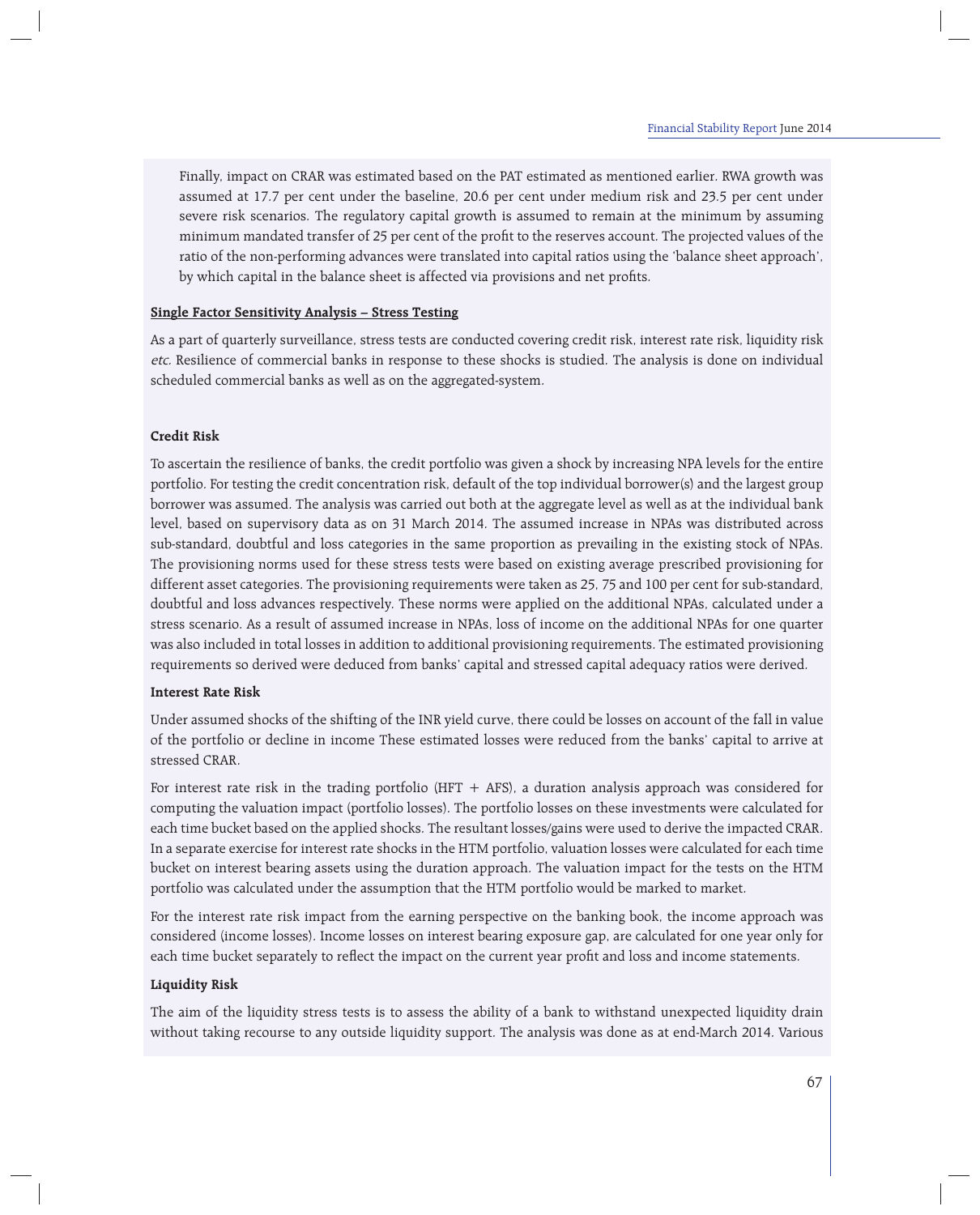#### Annex 2

scenarios depict different proportions (depending on the type of deposits) of unexpected deposit withdrawals on account of sudden loss of depositors' confidence and assess the adequacy of liquid assets available to fund them.

Assumptions in the liquidity stress tests include:

- It is assumed that banks would meet stressed withdrawal of deposits through sale of liquid assets only.
- The sale of investments is done with a haircut of 10 per cent of their market value.
- The stress test is done on a static mode.

## **Bottom-up Stress Testing**

Bottom-up sensitivity analysis was performed by 22 scheduled commercial banks (comprising about 70 per cent of the total assets). A set of common scenarios and shock sizes were provided to select banks. The tests were conducted using March 2014 data. Banks used their own methodologies for calculating losses in each case.

## **Stress Testing of the Derivatives Portfolios of Select Banks**

The stress testing exercise focused on the derivatives portfolios of a representative sample set of top 24 banks in terms of notional value of the derivatives portfolios. Each bank in the sample was asked to assess the impact of stress conditions on their respective derivatives portfolios.

In case of domestic banks, the derivatives portfolio of both domestic and overseas operations was included. In case of foreign banks, only the domestic (Indian) position was considered for the exercise. For derivatives trade where hedge effectiveness was established it was exempted from the stress tests, while all other trades were included.

The stress scenarios incorporated four sensitivity tests consisting of the spot USD/INR rate and domestic interest rates as parameters

|         | <b>Domestic Interest Rates</b> |                          |  |
|---------|--------------------------------|--------------------------|--|
|         | Overnight                      | +2.5 percentage points   |  |
| Shock 1 | Upto 1yr                       | $+1.5$ percentage points |  |
|         | Above 1yr                      | $+1.0$ percentage points |  |

#### **Table 2: Shocks for Sensitivity Analysis**

|         | <b>Domestic Interest Rates</b> |                        |  |
|---------|--------------------------------|------------------------|--|
|         | Overnight                      | -2.5 percentage points |  |
| Shock 2 | Upto 1yr                       | -1.5 percentage points |  |
|         | Above 1yr                      | -1.0 percentage points |  |

|         | <b>Exchange rates</b> |                |
|---------|-----------------------|----------------|
| Shock 3 | USD/INR               | $+20$ per cent |

|         | <b>Exchange Rates</b> |              |
|---------|-----------------------|--------------|
| Shock 4 | USD/INR               | -20 per cent |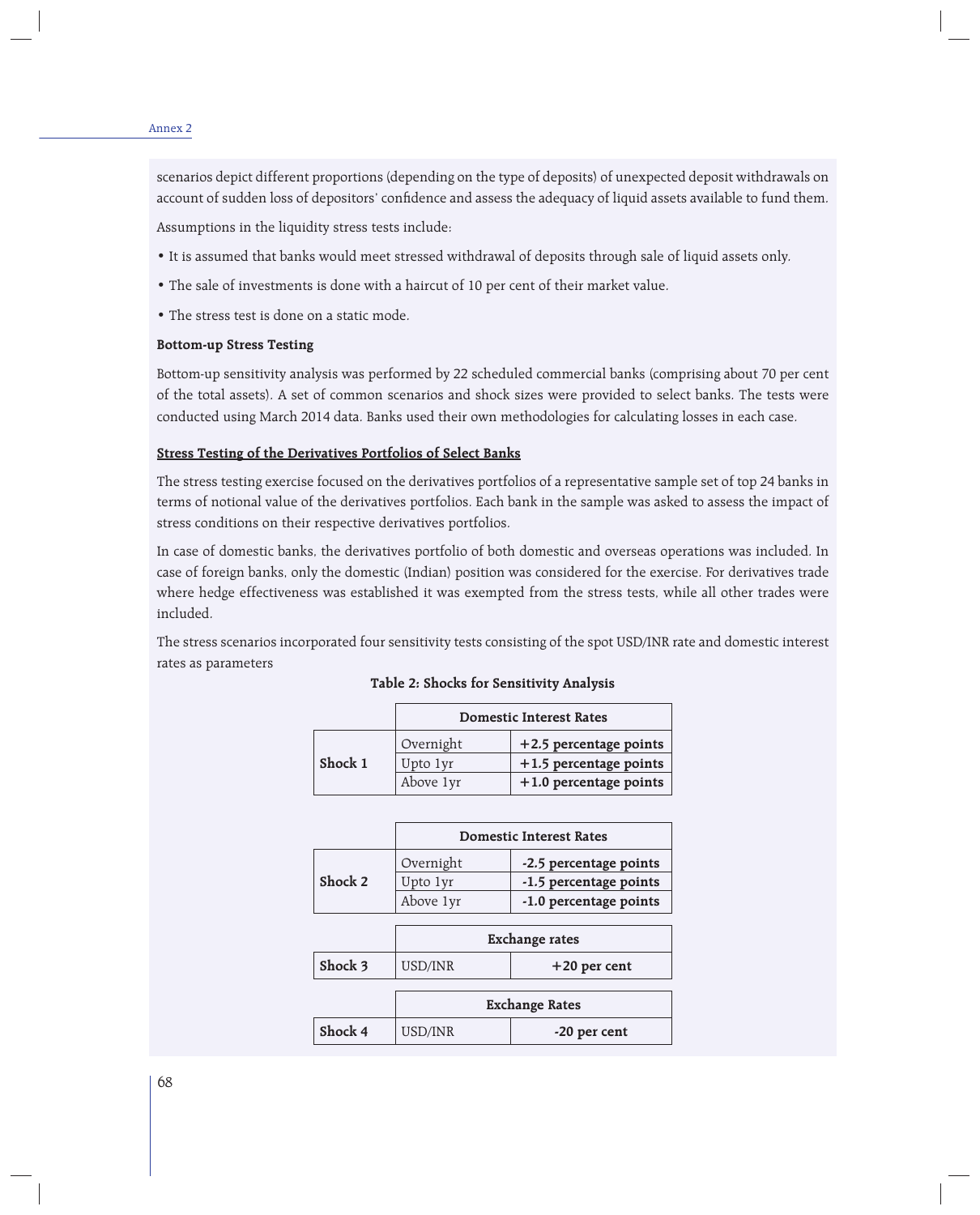# **Scheduled Urban Co-operative Banks**

## **Credit Risk**

Stress tests on credit risk were conducted on SUCBs using their asset portfolios as at end March 2014. The tests were based on a single factor sensitivity analysis. The impact on CRAR was studied under four different scenarios. The assumed scenarios were:

- Scenario I: 50 per cent increase in GNPA (classified into sub-standard advances).
- Scenario II: 50 per cent increase in GNPA (classified into loss advances).
- Scenario III: 100 per cent increase in GNPA (classified into sub-standard advances).
- Scenario IV: 100 per cent increase in GNPA (classified into loss advances).

## **Liquidity Risk**

Liquidity stress test based on cash flow basis in 1-28 days time bucket was also conducted, where mismatch (negative gap [cash inflow less than cash outflow]) exceeding 20 per cent of outflow was considered stressful.

- Scenario I: Cash outflows in 1-28 days time bucket goes up by 50 per cent (no change in cash inflows).
- Scenario II: Cash outflows in 1-28 days time bucket goes up by 100 per cent (no change in cash inflows).

## **Non-Banking Financial Companies**

## **Credit Risk**

Stress tests on credit risk were conducted on non-banking financial companies (including both deposit taking and non-deposit taking and systemically important) using their asset portfolio as at end-March 2014. The tests were based on a single factor sensitivity analysis. The impact on CRAR was studied under two different scenarios:

- Scenario I: GNPA increased 2 times from the current level.
- Scenario II: GNPA increased 5 times from the current level.

The assumed increase in NPAs was distributed across sub-standard, doubtful and loss categories in the same proportion as prevailing in the existing stock of NPAs. The additional provisioning requirement was adjusted from the current capital position. The stress test was conducted at individual NBFCs levels as well as at an aggregate level.

# **Interconnectedness – Network Analysis**

Matrix algebra is at the core of the network analysis, which is essentially an analysis of bilateral exposures between entities in the financial sector. Each institution's lendings and borrowings with all others in the system are plotted in a square matrix and are then mapped in a network graph. The network model uses various statistical measures to gauge the level of interconnectedness in the system. Some of the most important ones are:

Connectivity: This is a statistic that measures the extent of links between the nodes relative to all possible links in a complete graph.

Cluster Coefficient: Clustering in networks measures how interconnected each node is. Specifically, there should be an increased probability that two of a node's neighbours (banks' counterparties in case of the financial network) are also neighbours themselves. A high clustering coefficient for the network corresponds with high local interconnectedness prevailing in the system.